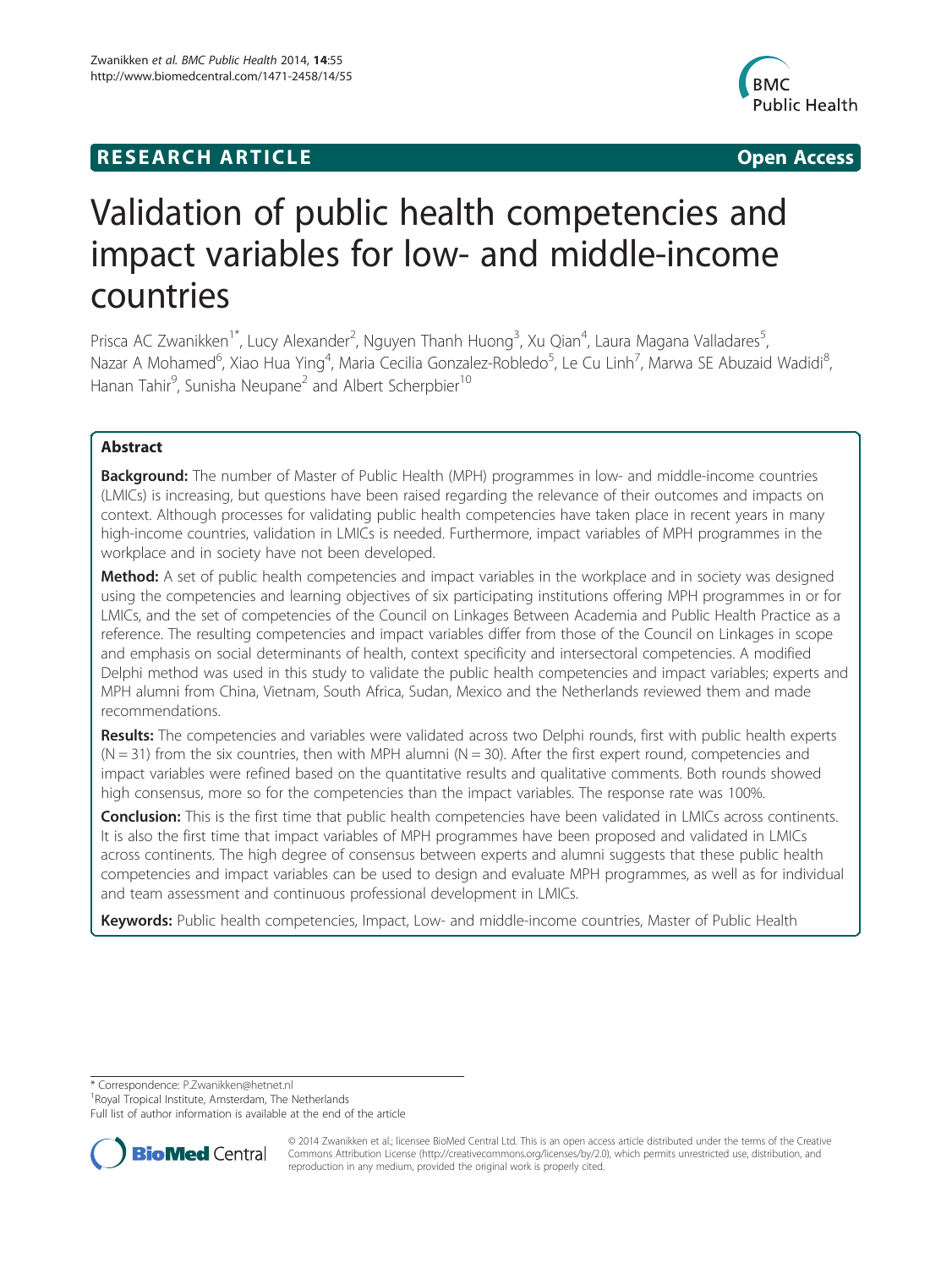#### Background

Responding to the crisis in human resources for health and the need for a well-established public health workforce, the number of Master of Public Health (MPH) training programmes has increased, especially in low- and middle-income countries (LMICs) [\[1-4](#page-8-0)]. As the LMIC context differs deeply from High Income Countries, the question has been posed whether existing LMIC programmes equip public health alumni to be effective, and whether the taught competencies from these programmes are relevant to their contexts [\[4-6](#page-8-0)]. Since the 1990s, in schooling and higher education globally, detailed descriptions of expected performance or competencies have been commonly used as drivers of curriculum development, programme evaluation, job function delineation and continuous professional development assessments [\[7](#page-8-0)-[9](#page-8-0)]. For some of these purposes, competencies are defined as the "effective application of available knowledge, skills, attitudes and values in complex situations" [\[7\]](#page-8-0).

Over the past decade, public health competencies have received considerable attention, and have been developed and refined in a range of countries: in the United States of America (USA) they were formulated by the Council on Linkages Between Academia and Public Health Practice in 2001 and revisions adopted in 2010 [[10](#page-8-0)]; the Public Health Agency of Canada published a list in 2007 [\[11\]](#page-9-0), while in Europe, the Association of Schools of Public Health in the European Region (ASPHER) drafted a list in 2008, which were redefined in 2011 [[12\]](#page-9-0). In the same year (2008), the United Kingdom (UK) Public Health Skills and Career Framework was endorsed [[13\]](#page-9-0), while in Australia, the Foundation Competencies for Master of Public Health alumni [\[14](#page-9-0)] were published in 2009. These public health competencies were, in many instances, developed through group discussions and a modified Delphi method, with varying degrees of input from academia and public health practitioners at different levels [[8](#page-8-0)[,12](#page-9-0)-[14](#page-9-0)].

In LMICs, the Public Health Foundation of India held a multi-country conference in 2008, attended by a wide range of local and international delegates and experts. Some delegates were commissioned to develop reports on the state of public health training in their own countries, with a view to informing the development of the public health curriculum in India [\[15\]](#page-9-0). Since then, public health competencies have also been developed in Latin America [[16](#page-9-0)]. However public health competencies have not been accepted nor validated across LMICs.

Furthermore, although restructuring curricula in terms of competencies constitutes a statement of intent on behalf of the provider, it does not demonstrate whether these competencies have been acquired, nor whether the selected competencies had impact in the workplace or in society. A review by Zwanikken et al. [\[17](#page-9-0)] revealed that very few Masters programmes in health and health care have defined their intended impact on the workplace and in society in general, by specifying outcome or impact indicators.

When six institutions offering MPH programmes came together in December 2011 to design a comparative impact evaluation across programmes, each brought to the discussion the set of key competencies which have guided their programmes over the past decade. These were to serve as the basis for formulating the competencies and impact variables against which to evaluate the impact of the MPH programmes across all six institutions involved in this study. As part of the design, these competencies and impact variables were to be validated using a Delphi process. All the institutions were engaged in training health and allied health professionals working in LMICs and included: School of Public Health, University of the Western Cape, South Africa; Hanoi School of Public Health, Vietnam; School of Public Health Fudan, China; National Institute of Public Health, Mexico; University of Medical Science and Technology (UMST), Sudan (through the Ministry of Health), and the Royal Tropical Institute, the Netherlands.

#### **Methods**

The team used a multistep process, starting with the December 2011 meeting of MPH programme convenors from six countries, to reach consensus on a set of public health competencies, develop a list of draft impact variables and design the validation process. The process of developing the competencies and variables aimed to represent the diversity amongst institutional competencies and learning objectives as well to harmonize and streamline the competency statements sufficiently to establish a shared basis for the evaluation. Specific competencies articulated by particular schools were discussed until consensus was reached on whether and how to include them. The resulting set of competencies includes the common competencies of all schools and seeks to articulate key areas of public health performance. The process of modification was discussion, careful deliberation and consensus building during the face to face meeting, email communications and two Skype meetings.

After the competencies were defined and agreed upon, impact variables were developed. The impact variables were divided into impact on the workplace, such as developing improved working procedures within a work unit, and impact on the sector or society, such as improved quality of care for patients. The team formulated the impact variables through inductive logic while taking into consideration the public health competencies that had already been defined. Although these two levels of intended impact are linked, they were not constructed to be directly equivalent.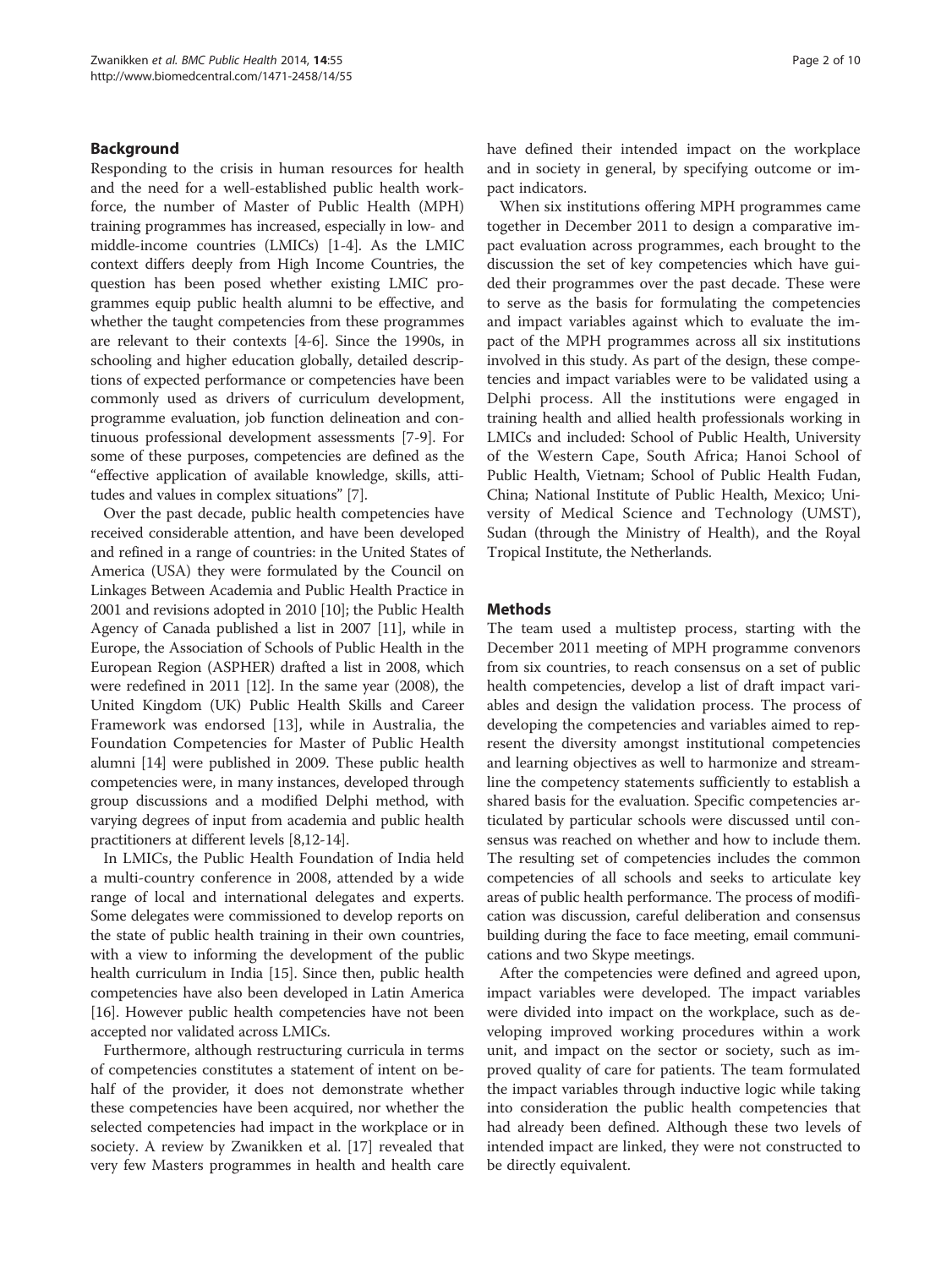Prior to embarking on the study, the ethics committees of the six participating institutions, ie the University of Western Cape Senate Research and Ethics Committee, Hanoi School of Public Health Ethic Committee, Fudan University School of Public Health Institutional Review Board, Sudan Medical and Scientific Research Institute (SUMASRI) Ethical Clearance Committee, National Institute of Public Health Ethic Committee, Royal Tropical Institute Research Ethics Committee, granted ethical approval for the study.

The initial meeting was followed by a period of refinement and discussion of the validation design within the team, by email and Skype conferencing. Validation was undertaken using a modified Delphi process. A number of researchers have used the Delphi method to generate consensus on the public health competencies of different health professionals [[18](#page-9-0)-[21\]](#page-9-0). Though the original conceptualisation of the Delphi method includes at least two and sometimes three rounds of feedback by the same experts [[21](#page-9-0)], a modified Delphi process was chosen: this involved consulting a group of experienced public health experts (1st round) invited by each convenor on the basis of maximum diversity, and if need be, a second round by the experts, followed by consultation of a similarly selected group of programme alumni (2nd or 3rd round), and possibly another round with the alumni. The rationale for including alumni was that their experience would enable them to critique the competencies and impact variables from the perspective of what they regard as relevant in their field of work. Maximum professional, gender and cohort diversity criteria were used in their selection.

The five public health experts from each country  $(N = 31)$  were asked to review and validate the public health competencies and impact variables using a Likert scale graded from 1 (signifying that the competence was of 'poor' relevance) to 5 (indicating 'excellent' relevance to the field of public health practice). The intention was that the decision to undertake further rounds of consultation with the same groups should be based on the degree of consensus found. Qualitative comments and suggestions were also invited.

Responses were entered and stored in Microsoft Office Excel® 2003 (Microsoft Corporation, USA), and calculations were made using Excel. Since the results from the first round showed considerable consensus, a further round was not deemed to be required. The experts' feedback, however, guided further refinement of the competencies and impact variables, which was then circulated to alumni ( $N = 30$ ) across the six MPH programmes for further validation. Once again, based on the level of consensus in the results of the graduate round, a further round with them was not deemed necessary.

No agreement exists in the literature on how to measure consensus; measures of central tendency and measures of dispersion are often used [\[22](#page-9-0)]. According to Argyrous [[23\]](#page-9-0), the median can be used with ranked data (ordinal and interval/ratio), but this is not considered useful for scales with few values; in addition the mean can be used for data that are not skewed. Initially we determined the cut-off points as a mean < =3.9 or a variation coefficient > =0.26. However, the data appeared to be skewed, so the median was chosen: a median of 4 or 5 was considered a good degree of consensus.

## Developing the public health competencies and impact variables

The competencies and impact variables which were validated in the Delphi process had been developed through the deliberations of the six LMIC schools of public health. At an early stage, the competencies were compared with those of the Council on Linkages Between Academia and Public Health Practice [[10](#page-8-0)], as these competencies have been widely used elsewhere as a basis for curriculum design [\[24](#page-9-0)-[26](#page-9-0)]. Having considered this framework, the team decided to structure the list of competencies into seven competency clusters. Taking into account the argument against 'atomization' or fragmentation into component parts of competencies/outcomes, and the recognition that the overarching competence is often considered the best expression thereof [\[27,28](#page-9-0)], the team used the clusters to condense and clarify the competencies. In the course of this clustering process, we decided to group 'analytical/assessment skills' with 'public health sciences skills', as we consider 'analytical/assessment' skills to be embedded in, and the active component of 'public health skills'.

In making this comparison, additions to our competencies are notable because we view them as important in the LMICs context. Gender issues were absent from the Council on Linkages framework. The 'pro-poor and equity-based approach' was specifically added in response to population needs of LMICs. Furthermore, the team added competencies related to the social determinants of health, as they are considered to be an important foundation for public health practice, as acknowledged in the work of the WHO Commission on the Social Determinants of Health, and others [[29](#page-9-0)]. The conceptualization of cultural competencies was also expanded to encompass 'context-sensitive competencies', in recognition that health status is determined by far more than cultural or background factors, including social, economic, political and gender factors. 'Policy advocacy' was added to the domain of policy, as well as the need for 'context sensitivity' of policies. 'Intersectoral competencies' were added to community competencies, because intersectoral engagement is regarded as a critical principle in furthering the impact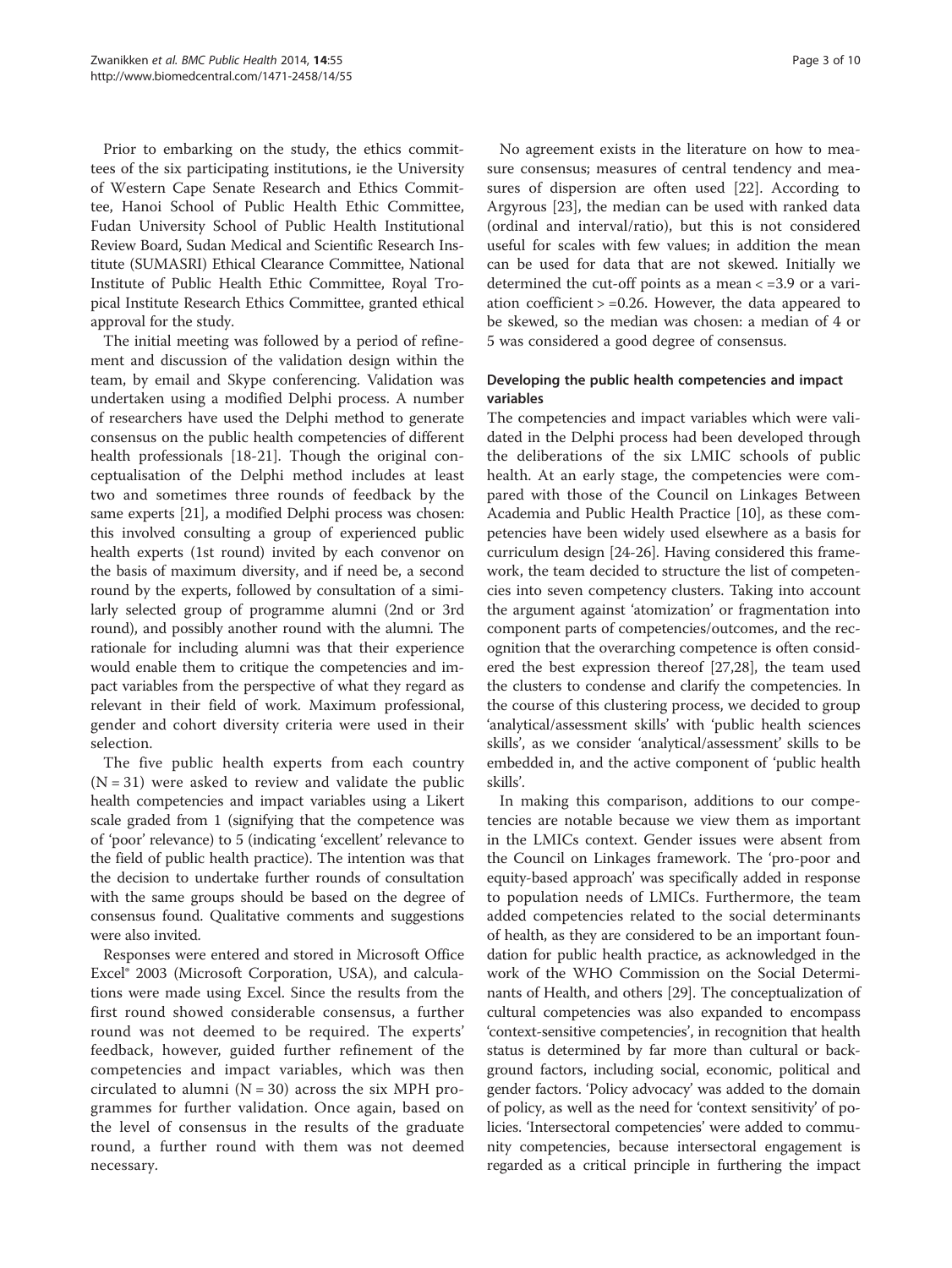of public health. A further contrast with the Council on Linkages framework is that where they assign an important role to financial planning and management, this group's competencies emphasize planning and management as a whole, including finances (Figure 1).

## Results

As described in the Methodology, the competencies and impact variables were validated using two Delphi rounds, yielding quantitative and qualitative results.

## Validation by experts

To ensure a maximum variation sample of experts in the public health field, the following criteria were used: reviewers should have a broad view on public health, at least 10 years' work experience in public health, and work at different workplace types. The expert group was required to include both men and women, at least one person from a university (e.g. professor/programme trainer/policymaker of an educational department), one from health system management (i.e. at national/provincial level), one from a service delivery institution (e.g. Centers for Disease Control and Prevention or other public health institutions) and one from a non-governmental organization (NGO). Respondents were recruited by the MPH convener of the respective schools by email or telephone.

Respondents were provided the competencies and impact variables and asked to rate the relevance of each competency and impact variable using a Likert scale from 1 ('poor' relevance) to 5 ('excellent' relevance'). The key to the competencies and impact variables noted: 'Relevance in this study means that this particular competency is expected of a Public Health Masters graduate working in the field of Public Health'. As regards impact variables:

'excellent relevance' suggested that this effect on the graduate's workplace or sector of society was very important, e.g. they were asked to rate the relevance of 'Contributed to equity/pro-poor orientation towards health access at all levels'. Comments and additional suggestions were also received from the expert group.

Responses were received over two months from 31 experts (21 men and 10 women). Eighteen of the experts were from universities, seven from health system management, three from service delivery institutions and three from NGOs, including international agencies such as the United Nations Family Planning Association. All public health experts had more than 10 years of experience in public health. In the analysis of data, medians were calculated for all scores as well as for each country to identify cross-country variability (see Additional file [1](#page-8-0)).

Quantitative analysis across all six countries revealed that 11 of the competencies had a median of 4, while 12 competencies had a median of 5, which shows a high degree of consensus. Qualitative comments focused mainly on the formulation of selected competencies, either pointing out vagueness of expression, a dual focus question or adding to and improving formulations.

Results for the workplace impact variables also showed a high level of consensus: 19 of them had a median of 4, two had a median of 4.5, and three had a median of 5 (Table [1\)](#page-4-0). Two of the lowest variables (with a median of 3) were: the graduate had 'published book chapters', which was considered too high an expectation for an MPH graduate; and 'Projects [were] rewarded and by what amount'; this was also considered too ambitious and concern was expressed that raising funds could often not be attributed to one person alone. Some experts commented that several workplace variables required a scale, that some were difficult to measure,

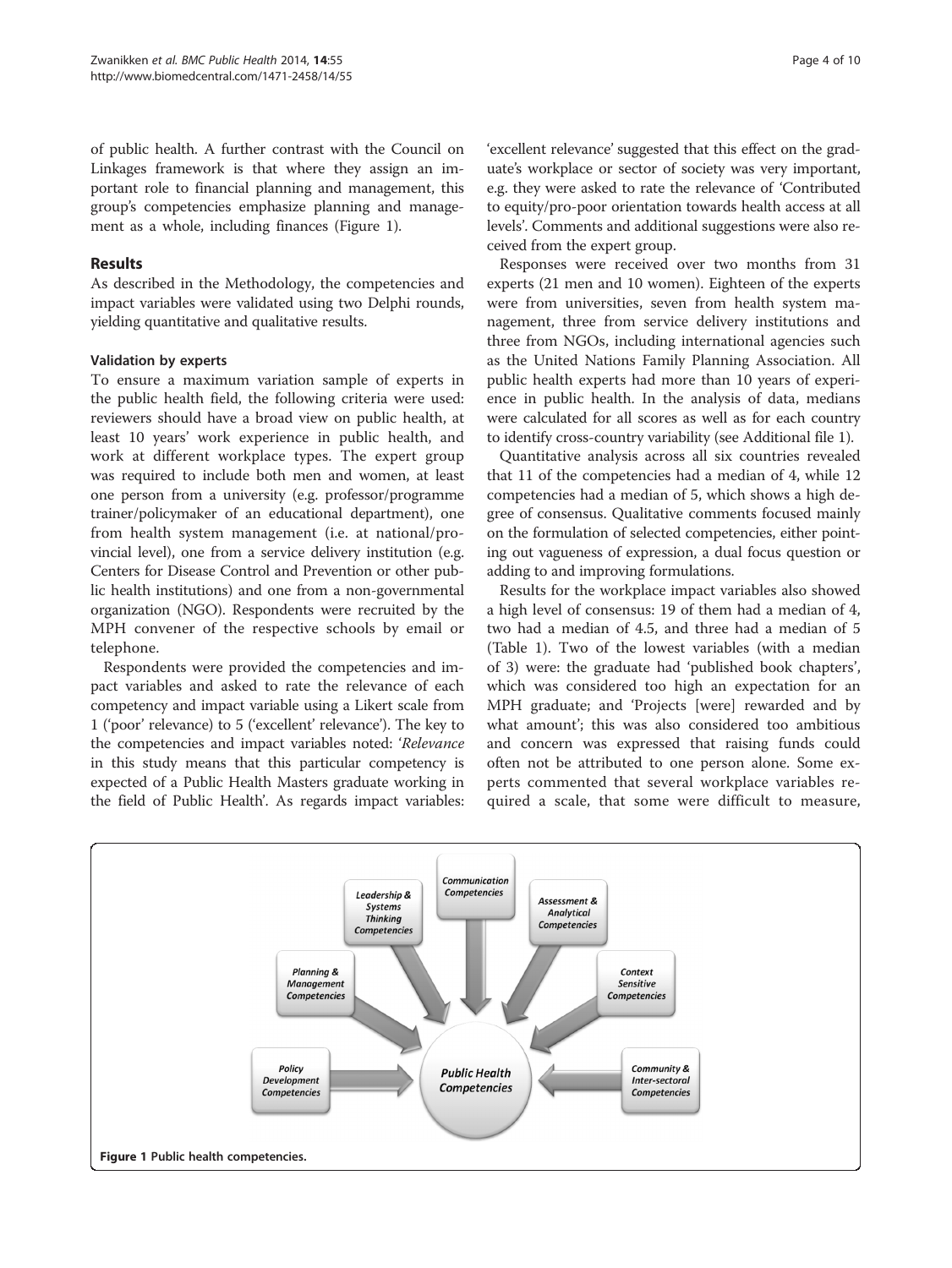<span id="page-4-0"></span>Table 1 Results of two Delphi validation rounds

| Round\median                          |     |         | Median 3 Median 4 Median 5 | Total |
|---------------------------------------|-----|---------|----------------------------|-------|
| Round 1 (experts)                     |     |         |                            |       |
| Number of competencies                |     | 11      | 12                         | 23    |
| Number of impact variables<br>work    | - 2 | 19      | 5                          | 26    |
| Number of impact variables<br>society |     | 9       |                            | 9     |
| Round 2 (alumni)                      |     |         |                            |       |
| Number of competencies                |     | $10 \,$ | 13                         | 23    |
| Number of impact variables<br>work    |     | 19      | 7                          | 26    |
| Number of impact variables<br>society |     | 7       | Β                          | 10    |

some too broad and some too ambitious, given certain contexts.

All nine of the impact variables on society had a median of 4 (Table 1) across the six countries. General feedback by some experts was that it was difficult to score these variables, as the scoring would depend on the context in which a graduate works. The importance of each variable would depend on the level and role of the graduate, as well as the specific field in which they work, for example as a policy maker, implementation manager, educator or researcher. One expert commented that it would be difficult to attribute an indicator to one person, as so often public health workers operate in teams. Qualitative comments suggested that some society level impact variables were too broad, and too ambitious given certain contexts; in some cases, clarifications were suggested.

Some cross-country variability was identified, with one school scoring overall lower regarding the competencies and variables. In this school's survey, four out of 23 competencies had a median of 3, while other schools had only one competency with a median of 3, or none. For the impact variables at work, the same school scored three variables less than 3, while other schools scored one to three variables with a median of 3.

For impact variables on society, there were two schools which scored four variables with a median of 3. The competencies and variables which were scored lower in the one school were also not rated highly in other schools, and were changed.

Based on the quantitative results and the qualitative comments from the experts, 14 of the 23 competencies were reworded to improve clarity (Tables 1 and [2](#page-5-0)). Two of the workplace impact variables were changed because the median of 3 was low: 'Achievements which can be attributed to the leadership of the graduate, e.g. individual or organisational awards' was deleted as it was seen as overlapping with another variable, and the following variable was added: 'Participated in building a successful

partnership', based on comments from experts. Eleven of the 26 impact variables in the workplace were reworded, based on qualitative feedback (Tables 1 and [3\)](#page-6-0). Four of the nine impact variables on society were reworded based on the qualitative feedback, and one variable was added, based on comments from experts: 'Influenced better understanding of public health measures amongst the general population' (Tables 1 and [4\)](#page-6-0).

#### Validation by alumni

After the researchers reached agreement on the revision, each school sent the competencies and impact variables out to five alumni for a second round of validation. The selection of alumni was based on maximum variation per school using criteria of gender, geographical location, year of graduation (between 2004 and 2010) and workplace type. Respondents were again asked to rate the relevance of each competency on a five-point Likert scale – i.e. whether each competency is expected of an MPH graduate working in public health; the key for scoring was revised for greater clarity, and ranged from 1 ('Not a key competency') to 5 ('Highly relevant') on the advice of one of the experts. Respondents were also asked to rate the drafted impact variables from 1 ('Not a key variable') to 5 ('Highly relevant'). They were also asked for comments and additional suggestions. It took a further two months to gather feedback from these 14 men and 16 women. One of the alumni graduated in 2004; two in 2005; five in 2006; four in 2007; six in 2008; six in 2009; five in 2010; and one in 2011. Of them, ten alumni worked for higher education institutions, 12 in health system management, seven for service delivery institutions and one for an NGO.

Medians for each country were computed to identify cross country variability. Quantitative results revealed that ten competencies had a median of 4, and 13 competencies a median of 5 (Tables 1 and [2\)](#page-5-0), showing a high degree of consensus (see Additional file [2](#page-8-0)).

In relation to the impact variables in the workplace, 19 of the 26 variables had a median of 4, and seven had a median of 5 (Tables 1 and [3\)](#page-6-0). Seven of the impact variables in society had a median of 4, and three had a median of 5 (Tables 1 and [4](#page-6-0)).

As regards to cross-country variability for the competencies, alumni from one school rated two competencies at 3, alumni from two different schools scored five out of 23 work impact variables at 3, while alumni from other schools scored a median of 3 for zero, one or three variables. With regard to the impact variables in society, alumni from two different schools scored two and three different impact variables at 3.

General qualitative feedback suggested that the impact variables were dependent on the actual job or workplace of an MPH graduate, as well as the expectation of a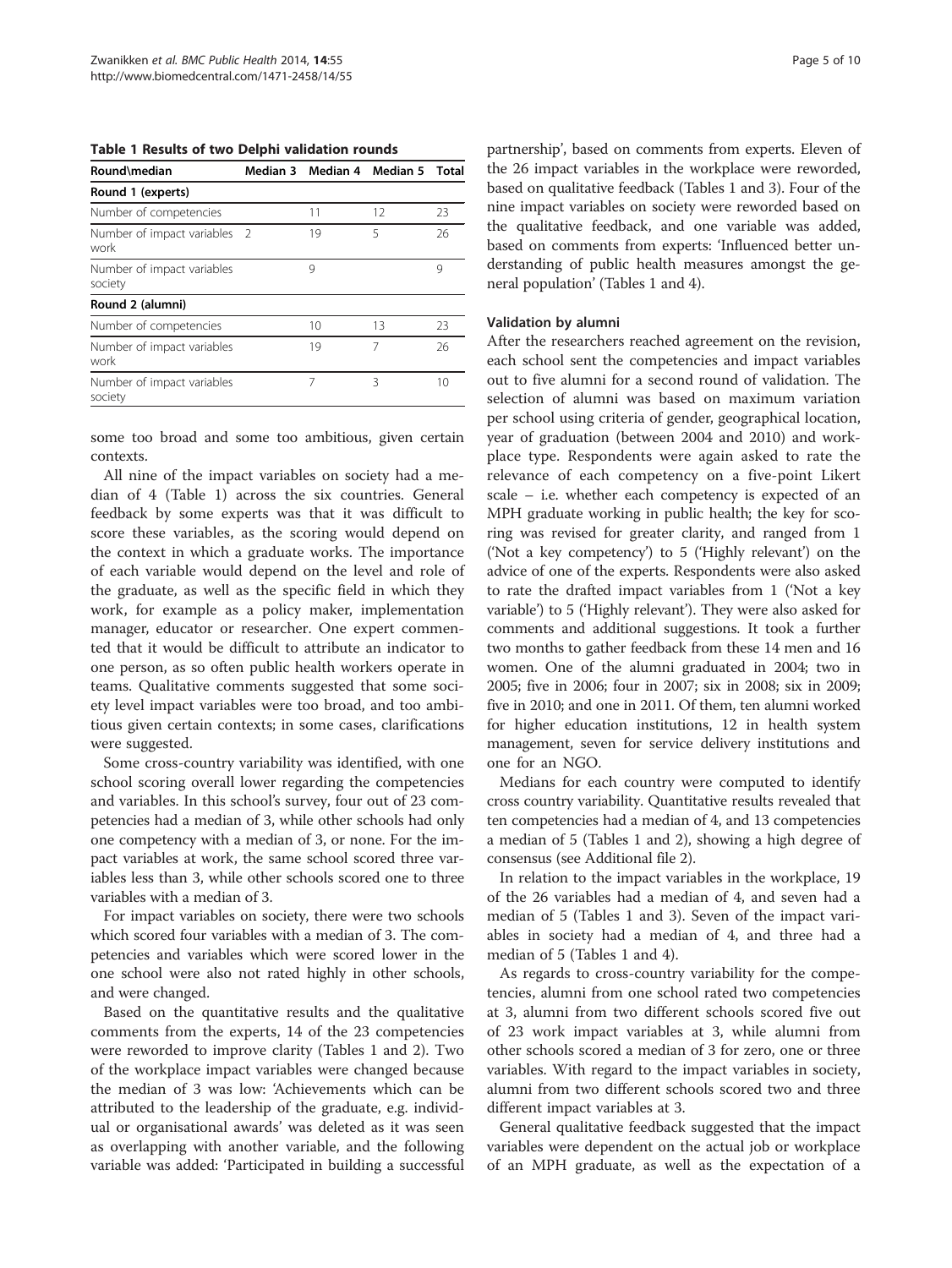## <span id="page-5-0"></span>Table 2 Results of validation of competencies

| Competencies\validation                                                      |                                                                                                                                                                                                                                                              | Experts Alumni | Median Median  |
|------------------------------------------------------------------------------|--------------------------------------------------------------------------------------------------------------------------------------------------------------------------------------------------------------------------------------------------------------|----------------|----------------|
| <b>Cluster of competencies</b>                                               | Detailed competencies (as sent to alumni)                                                                                                                                                                                                                    |                |                |
| Public Health science skills including<br>analytical assessment competencies | 1. Applies the basic Public Health sciences (including but not limited to biostatistics,<br>epidemiology, environmental health services, health services administration and social<br>and behavioral health sciences) to Public Health policies and programs | 5              | 5              |
|                                                                              | 2. Appraises scope, function and role of Public Health in relation to local<br>context, health system and other social sectors                                                                                                                               | $\overline{4}$ | $\overline{4}$ |
|                                                                              | 3. Assesses population health status and identifies population health problems, 5<br>risk factors, related Social Determinants, and determines needs                                                                                                         |                | 5              |
|                                                                              | 4. Commissions and critically interprets research findings and/or develops<br>protocol and collects, analyses and synthesizes reliable and valid data using<br>qualitative and quantitative methods                                                          | 5              | 4,75           |
| Policy development competencies                                              | 5. Analyzes and evaluates policy options and determines feasibility for Public<br>Health policies/programs in diverse community contexts, using appraisal of<br>evidence                                                                                     | $\overline{4}$ | 5              |
|                                                                              | 6. Participates in developing context sensitive policies and strategic plans and<br>translates them into action                                                                                                                                              | $\overline{4}$ | $\overline{4}$ |
|                                                                              | 7. Understands and contributes to developing and using mechanisms to<br>monitor and evaluate Public Health policies and regulations                                                                                                                          | $\overline{4}$ | 4              |
|                                                                              | 8. Contributes to advocacy of new and existing health policies to the public<br>health and other sectors                                                                                                                                                     |                | 4              |
| Communication competencies                                                   | 9. Communicates concisely in writing and orally, in person and through<br>electronic means with linguistic and cultural proficiency and appropriateness                                                                                                      | 5              | 5              |
|                                                                              | 10. Facilitates and integrates input to Public Health policy and programs from<br>a wide range of individual and organizational stakeholders                                                                                                                 | 4              | 4              |
|                                                                              | 11. Uses a variety of culturally appropriate approaches to disseminate Public<br>Health information with consideration to ethical and confidential issues                                                                                                    | 5              | 5              |
| Context sensitive competencies                                               | 12. Analyzes the role of gender, cultural, social, economic, political and behavioral<br>factors in the accessibility, availability, acceptability and delivery of Public Health<br>services and programs                                                    | $\overline{4}$ | 5              |
|                                                                              | 13. Incorporates a Social Determinants of Health approach to Public Health<br>needs                                                                                                                                                                          | $\overline{4}$ | 5              |
| Community and inter-sectoral<br>competencies                                 | 14. Assesses and engages community actors and communities and their linkages and<br>relationships that affect health in diverse social and cultural situations                                                                                               | $\overline{4}$ | 4              |
|                                                                              | 15. Collaborates in community-based participatory efforts                                                                                                                                                                                                    | 5              | $\overline{4}$ |
|                                                                              | 16. Develops and maintains partnerships with key stakeholders, including from<br>different sectors                                                                                                                                                           | $\overline{4}$ | $\overline{4}$ |
| Planning and management competencies                                         | 17. Uses evidence and good practice to address Public Health policy, planning and<br>management issues                                                                                                                                                       | 5              | 5              |
|                                                                              | 18. Plans, implements, monitors and evaluates Public Health interventions, programs,<br>resources, services including input, process, outcome and impact                                                                                                     | 5              | 5              |
|                                                                              | 19. Prepares and contributes to manage and evaluate Public Health<br>information systems, human, financial and logistic resources                                                                                                                            | $\overline{4}$ | $\overline{4}$ |
| Leadership and systems thinking<br>competencies                              | 20. Demonstrates leadership as a manager and in team efforts, and is able to<br>lead in Public Health emergencies                                                                                                                                            | 5              | 5              |
|                                                                              | 21. Demonstrates professional judgment and ethical standards in data<br>handling and addressing Public Health issues and diverse opinions                                                                                                                    | 5              | 5              |
|                                                                              | 22. Leads with applying the understanding of the interconnectedness and dynamic<br>interactions of the Public Health system                                                                                                                                  | 5              | 4,5            |
|                                                                              | 23. Continues life-long learning and professional development, and stimulates<br>team to do so                                                                                                                                                               | 5              | 4              |

\*Bold type indicates that the competency was changed after feedback from experts and discussion by the research group.

student at the start of a program, which concurred with the feedback from the experts. Qualitative feedback suggested that wording could be more specific in 12 of the 23 competencies, 11 of the 26 impact variables on work

and five of the 10 impact variables on society. For example, of the fourth competency, 'Commissions research', two alumni (A15 male, A20 male) commented: 'Consider adding application of ethical principles'. For the second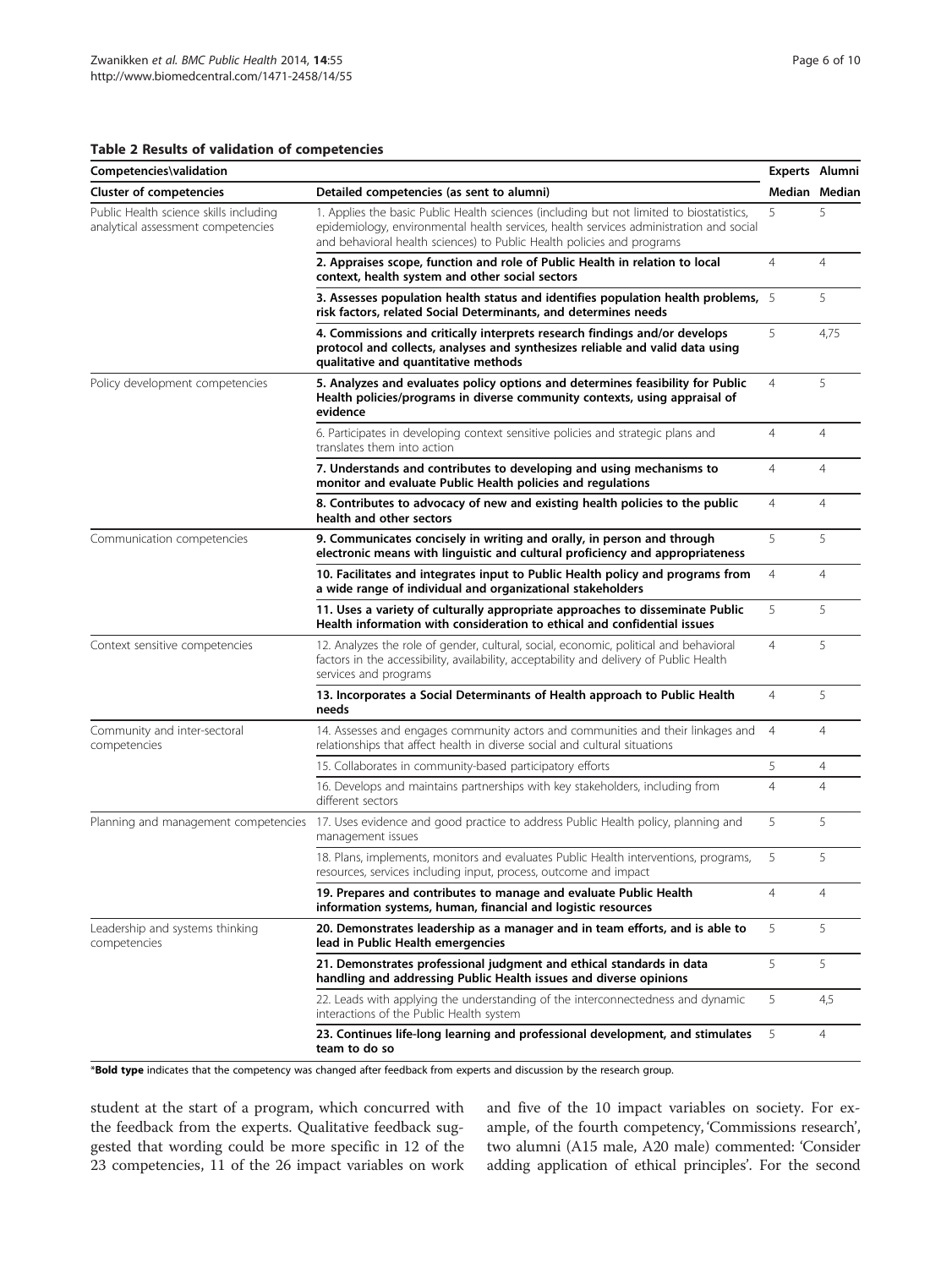## <span id="page-6-0"></span>Table 3 Results of validation of impact variables in workplace

|                                                                                                                                                               |                | Experts Alumni |
|---------------------------------------------------------------------------------------------------------------------------------------------------------------|----------------|----------------|
| Impact variables at workplace (as sent to alumni)                                                                                                             |                | Median Median  |
| 1. Created evidence (primary or secondary) for decision-making                                                                                                | 5              | 5              |
| 2. Developed a study or a research proposal                                                                                                                   | 4.5            | 5              |
| 3. Reported and made recommendations on population health status or needs                                                                                     | 5              | 5              |
| 4. Contributed to change in policy at workplace where needed                                                                                                  | $\overline{4}$ | $\overline{4}$ |
| 5. Contributed to change in policy at one level higher than work institution                                                                                  | $\overline{4}$ | $\overline{4}$ |
| 6. Participated and influenced working committees for program design or policy formulation at provincial, national or<br>international level                  | $\overline{4}$ | 4              |
| 7. Published or posted in popular (including electronic) media                                                                                                | $\overline{4}$ | 4              |
| 8. Made presentations at conferences                                                                                                                          | $\overline{4}$ | 4,5            |
| 9. Published in peer reviewed publications                                                                                                                    | $\overline{4}$ | $\overline{4}$ |
| 10. Contributed to writing a published chapter of a book                                                                                                      | 3              | $\overline{4}$ |
| 11. Tutored or taught Public Health professionals, trainees or students in the community                                                                      |                | 4              |
| 12. Developed, reviewed or commissioned educational or Health Promotion media and materials                                                                   | 4              | $\overline{4}$ |
| 13. Planned or implemented community health education courses and workshops                                                                                   |                | 4,5            |
| 14. Intervened or worked with a Social Determinants of Health Framework in a way that promotes equity and/or is pro-poor                                      | $\overline{4}$ | $\overline{4}$ |
| 15. Collaborated/networked/developed partnerships successfully with other departments than health                                                             | $\overline{4}$ | $\overline{4}$ |
| 16. Initiated, sustained and evaluated projects with community participation                                                                                  | $\overline{4}$ | 4              |
| 17. Planned and implemented Public Health interventions, programs or policies based on consultation with stakeholders and<br>using evidence and best practice | 4,5            | $\overline{4}$ |
| 18. Implemented performance improvement strategies in response to monitoring and evaluation findings                                                          | 5              | 5              |
| 19. Contributed to improvements in human resource management                                                                                                  | $\overline{4}$ | $\overline{4}$ |
| 20. Contributed to improving regular working procedures                                                                                                       | $\overline{4}$ | 4              |
| 21. Instrumental in initiating a change within the workplace, or at some level beyond                                                                         | $\overline{4}$ | $\overline{4}$ |
| 22. Contributed to addressing the determinants of health e.g. through planning processes, resource allocation or research                                     | $\overline{4}$ | 5              |
| 23. Raised a project grant                                                                                                                                    | 3              | $\overline{4}$ |
| 24. Contributed to reputation-building of workplace                                                                                                           | $\overline{4}$ | $\overline{4}$ |
| 25. Participated in national and international collaboration                                                                                                  | $\overline{4}$ | 4              |
| 26. Participated in building a successful partnership (added)                                                                                                 | $\Omega$       | 4              |
| Achievements which can be attributed to the leadership of the graduate, e.g. individual or organisational awards<br>(deleted)                                 | $\overline{4}$ | $\Omega$       |

\*Bold type indicates that the variable was changed after feedback from experts and discussion by the research group.

## Table 4 Results of validation of impact variables on society

|                                                                                                                                                          | Experts Alumni |               |
|----------------------------------------------------------------------------------------------------------------------------------------------------------|----------------|---------------|
| Impact variables on society (as sent to alumni)                                                                                                          |                | Median Median |
| 1. Contributed to changes in policy or strategy in general                                                                                               | 4              |               |
| 2. Contributed to changed guidelines, regulations, ordinances beyond the workplace                                                                       | 4              | 4             |
| 3. Contributed to influencing communities, organisations, health sector and other sectors than health                                                    | 4              | 4             |
| 4. Contributed to equity/pro-poor orientation towards health access at all levels                                                                        | 4              | 4             |
| 5. Contributed to changes in resource allocation for interventions, and research, orientated towards equity and addressing the<br>determinants of health | 4              | 4             |
| 6. Contributed to equitable access to quality services                                                                                                   | 4              | 4,5           |
| 7. Contributed to improved Public Health in specific areas related to work context, e.g. improved utilization of services                                | 4              | 4             |
| 8. Contributed to increased resource mobilization for Public Health                                                                                      | 4              | 4             |
| 9. Contributed to increased resource mobilization for disadvantaged groups                                                                               | 4              | 4             |
| 10. Influenced better understanding of Public Health measures amongst general population (added)                                                         | $\Omega$       |               |

\*Bold type indicates that the variable was changed after feedback from experts and discussion by the research group.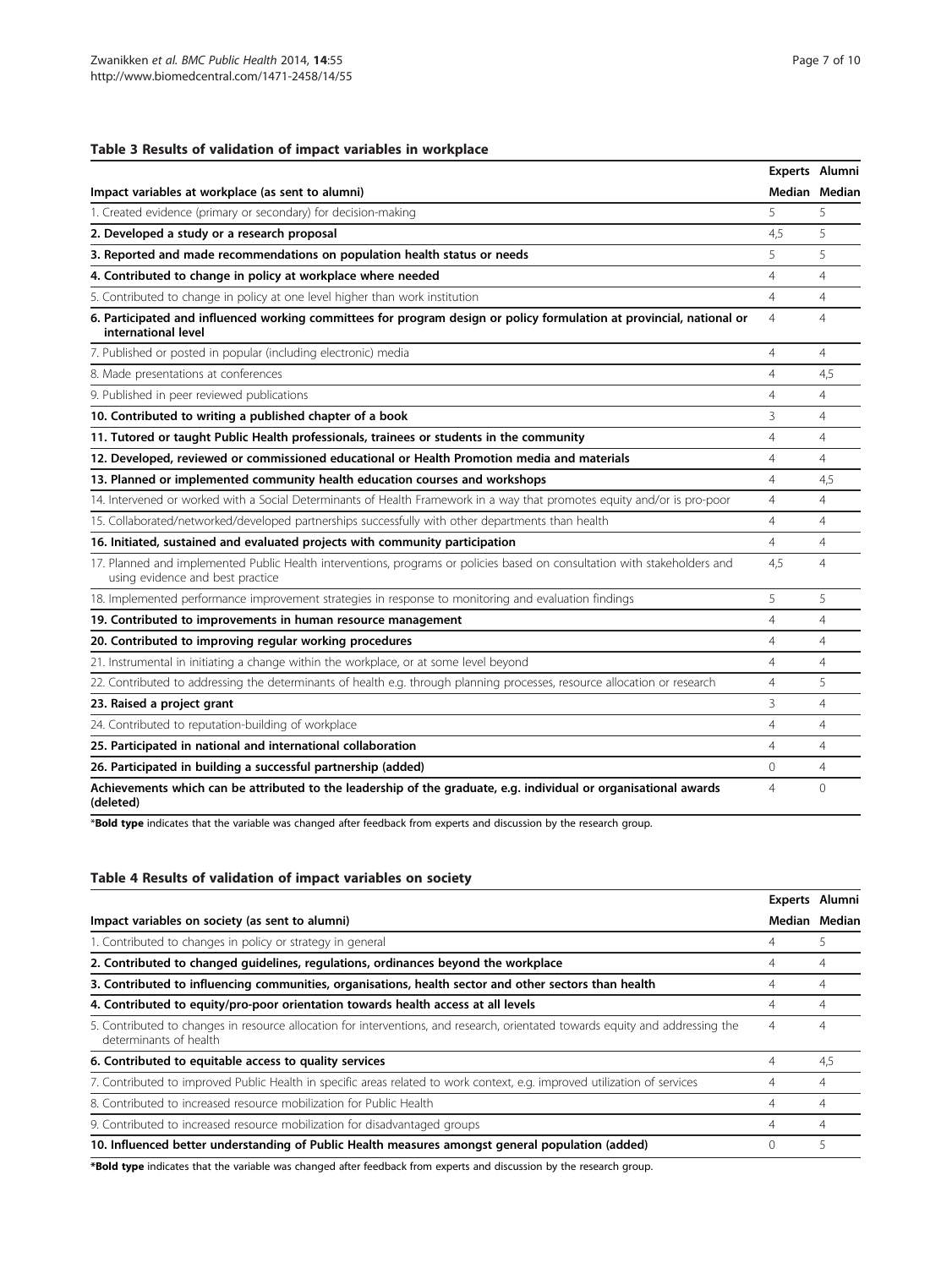impact variable on society: 'Contributed to changed guidelines, regulations, ordinances beyond the workplace', alumni commented: 'It's hard because of the old thought about what public health is, but we're pushing for the change' (A23, Female) and [it is] 'not easy to demonstrate' (A27, Female). (See Additional file [3](#page-8-0)).

## **Discussion**

A set of competencies and impact variables of MPH programmes were formulated and validated with public health experts and alumni of the programmes. This is the first time, to our knowledge, that public health competencies have been validated for MPH programmes located in or intended for LMICs, across continents. It was also the first time that impact variables of MPH programmes have been formulated and validated. Although there were some variations across countries, the results show an overall consensus of the 23 public health competencies, 26 impact variables on the workplace and 10 impact variables on society.

The process of competency development has differed across the globe: in the USA as well as in the UK, a large number of experts were involved [\[8](#page-8-0)[,13](#page-9-0)], but in both cases, the process was criticized for being too strongly directed by the higher ranks [\[12](#page-9-0)]. Another approach was taken by ASPHER in the European region, which involved local employer and workforce representatives [[12](#page-9-0)]. Other recent studies reviewing public health competency formulation surveyed only specific stakeholders such as employers [[29\]](#page-9-0), experts [[20\]](#page-9-0), academic practitioners and employers, but not alumni [\[18](#page-9-0),[19\]](#page-9-0). Higher numbers of people than were used in this study were sometimes included in the panel [\[18,30\]](#page-9-0), however, the response rate and the level of consensus was lower. None of the initiatives reviewed in the literature developed impact variables.

Public health is in different stages of development in the different countries. However, in spite of this and other contextual diversity factors, the validation process yielded high consensus. It is possible, however, that if experts and alumni had been asked to prioritize or weight the competencies and impact variables, differences would have become more pronounced [[30](#page-9-0)].

The nature of the Delphi method is qualitative in design and does not seek statistical representativeness in the number of experts invited, but rather attempts to achieve maximum variation of the characteristics of the experts, based on purposeful selection [\[21\]](#page-9-0). Future work could engage a larger number of experts or ensure a wider variety of experts.

In this validation process, the 'public health science skills' as well as the 'context sensitive competencies' received the highest ratings from both experts and alumni: clearly the addition of the 'context sensitive

competencies' was deemed important in the context of LMICs. Further high scoring competencies were 'planning and management', 'communication' as well as 'leadership' and 'systems thinking' competencies. Slightly lower ratings were assigned to 'policy development' and 'community and intersectoral competencies'. Though still highly rated, the 'policy development competencies' and 'community competencies' might be less valued because of assumptions regarding the working level and roles played by MPH alumni.

The highest scoring impact variables on the workplace amongst experts and alumni were: 'Created evidence for decision making', 'Developed a study or research proposal', 'Reported and made recommendations on populations health status or needs', as well as the variable 'Implemented performance improvement strategies in response to monitoring and evaluation findings'. Interestingly the variable, 'Contributed to addressing determinants of health' was scored higher by alumni than experts, possibly reflecting the alumni' current experience in the field as well as recent public health developments emphasising the determinants. As for impact variables in society, there was not much difference between the rating of experts and alumni, except for the first indicator: 'Contributes to changes in policy or strategy in general': this was rated higher by the alumni. The highest rated competencies and variables were clearly strongly endorsed and indicated a high degree of consensus.

## **Limitations**

Although the experts came from four different continents and six countries, there was a high degree of consensus regarding the rating of competencies, though this applied to a lesser extent to the impact variables. It is suggested that consensus might have been promoted by social desirability: although the experts were anonymous to one another, they were selected by MPH programme convenors who had developed the competencies and variables. Intra-rater variability, however, showed scores from 1–5. In addition, no prioritization of competencies was requested which might have elicited even greater social desirability bias. By using selection criteria for experts to ensure maximum variation, this bias was reduced.

The validation by alumni yielded similar results, with increased congruency, i.e. no impact variable with a median of 3, and more with a median of 5. For the graduate respondents, it is possible that social desirability may have influenced the results, as they were informed that the competencies and variables had already been reviewed by experts. However given the fact that there was less consensus regarding the impact variables and intra-rater variability was mostly between 2–5, this was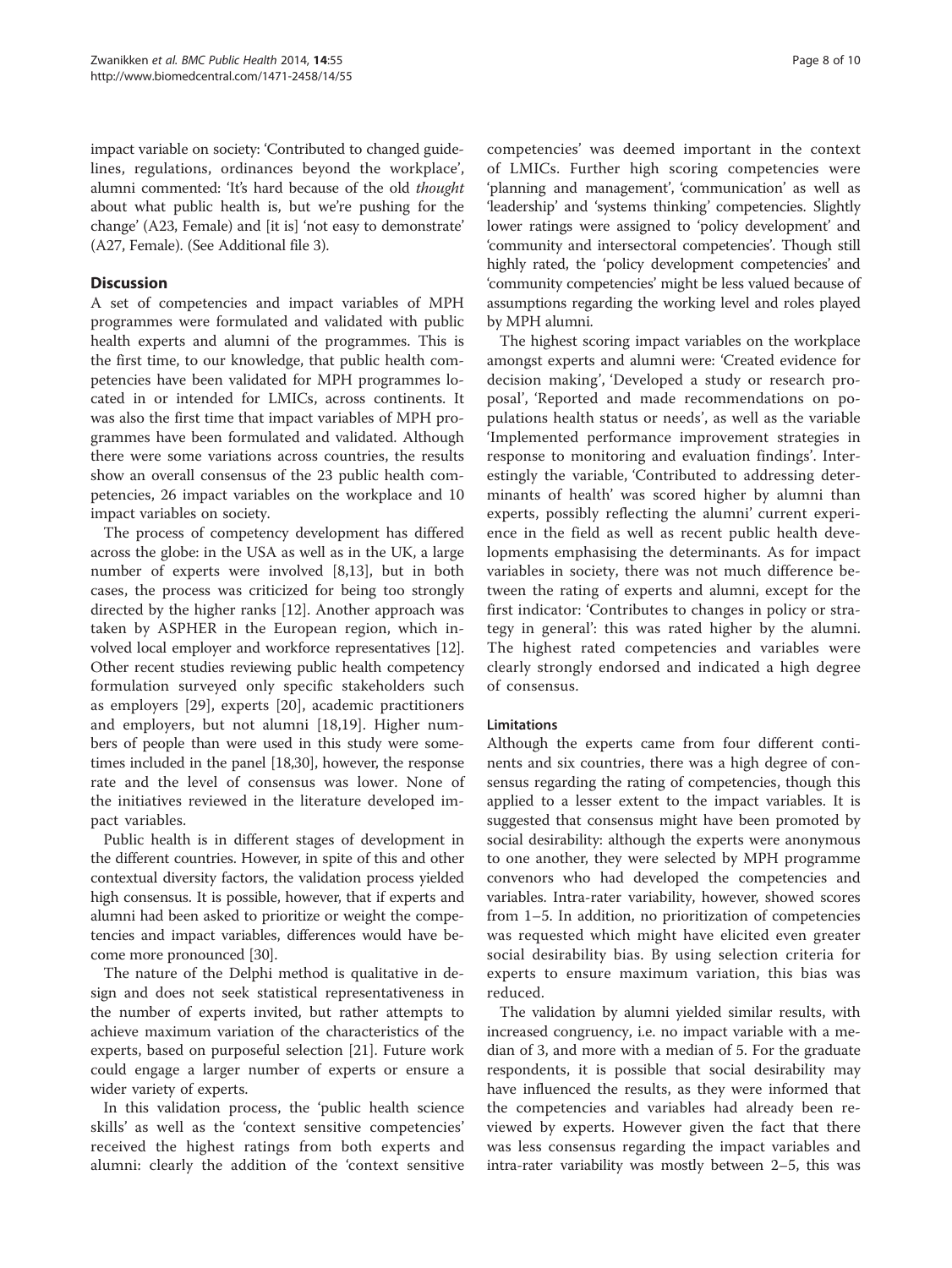<span id="page-8-0"></span>probably not the case. In retrospect, it might have been better to engage the alumni in the first rather than the second round, to avoid this possible risk of bias. The question is, however, whether that would have yielded different results, given the already high consensus in the first round. The fact that the alumni were only invited to participate in the second round created the opportunity to improve the competencies and impact variables before they received them. The selection of alumni may also have been biased, as this was undertaken by MPH programme convenors; this bias was minimized through the use of explicit selection criteria.

The validated impact variables yielded relatively high consensus although less than the competencies. Both the experts and alumni commented that contextual factors, such as the position of the graduate or the level at which the graduate was working, influenced whether these variables could be measured; this was raised as a greater concern for the impact variables on society. Some crosscountry variability was identified however, given the small number of experts and alumni per country and the fact that no specific school could be identified as differing markedly from others, and given the otherwise high consensus, these findings were thought not to be material to the study.

## Conclusion

This study contributes to the debates and deliberations on appropriate selection of public health competencies in LMICs. The validation of the competencies and impact variables suggests that public health competencies in LMICs should differ from those in high income countries by placing emphasis on factors which impact on the health of their populations, such as examining the social determinants of health, focusing on context specificity and intersectoral competencies, with less emphasis on financial planning in management.

Inasmuch as this formulation and validation process of public health competencies is understood to be a first initiative and that impact variables for MPH alumni working in LMICs have not previously been developed or at least publicised, the study can be said to have provided a foundation for further refinement, and suggested surprising consensus across countries. Although the social, cultural and political situation and the state of public health development differs considerably between the countries where the six MPH programmes are situated, clear consensus emerged as to what the public health competencies and impact variables should entail.

These public health competencies and impact variables can, therefore, be used to design or evaluate MPH programmes and to assess the competencies of individuals engaged in formal programmes and continuous professional education.

## Additional files

[Additional file 1:](http://www.biomedcentral.com/content/supplementary/1471-2458-14-55-S1.xls) Responses experts quantitative.

[Additional file 2:](http://www.biomedcentral.com/content/supplementary/1471-2458-14-55-S2.xls) Responses alumni quantitative.

[Additional file 3:](http://www.biomedcentral.com/content/supplementary/1471-2458-14-55-S3.docx) Responses alumni qualitative and summarized quantitative.

#### Abbreviations

A: Alumnus; ASPHER: Association of schools of public health in the European region; MPH: Master of Public Health; LMIC: Low and middle income countries; NGO: Non-governmental organisation; UK: United Kingdom; USA: Unites States of America.

#### Competing interests

The authors report no competing interests.

#### Author's contributions

PZ conceived the article. PZ, LA, NTH, QX, LMV, XHY, MCGR, MAW and SN were all involved in the data collection. All authors contributed to data analysis, writing and review. All authors read and approved the final manuscript.

#### Acknowledgements

The contribution of the respondents to the Delphi survey – both experts and alumni – is greatly appreciated. The study for this article was funded by the respective institutions and partly funded by the Ministry of Foreign Affairs of the Netherlands.

#### Author details

<sup>1</sup> Royal Tropical Institute, Amsterdam, The Netherlands. <sup>2</sup> School of Public Health, University of the Western Cape, Capetown, South Africa. <sup>3</sup>Hanoi School of Public Health, Hanoi, Vietnam. <sup>4</sup>School of Public Health, Fudan University, Shanghai, China. <sup>5</sup>National Institute of Public Health, Cuernavaca Mexico. <sup>6</sup>Ministry of Health, Khartoum, Sudan. <sup>7</sup>Department of Demography, Hanoi School of Public Health, Hanoi, Vietnam. <sup>8</sup>Human Resource Development, Federal Ministry of Health, Khartoum, Sudan. <sup>9</sup>University of Medical Sciences and Technology, Khartoum, Sudan. 10Faculty of Health, Medicine and Life Sciences, Maastricht University, Maastricht, The Netherlands.

#### Received: 16 February 2013 Accepted: 16 January 2014 Published: 20 January 2014

#### References

- 1. Hongara C, McPake B: How to bridge the gap in human resources for health. Lancet 2004, 2004(364):1451–1458.
- 2. World Health Organization: The World Health Report 2006: Working together for health. Geneva: WHO press, World Health Organisation; 2006.
- 3. Petrakova A, Sadana R: Problems and progress in public health education. Bulletin of the World Health Organization 2007, 85(12):963–965.
- 4. Sadana R, Petrakova A: Shaping public health education around the world to address health challenges in the coming decades. Bull World Health Organ 2007, 85(12):902.
- 5. Sadana R, Chowdhury AMR, Petrakova A: Strengthening public health education and training to improve global health. Bull World Health Organ 2007, 85:163.
- 6. Plugge E, Cole D: Oxford graduates' perceptions of a global health master's degree: a case study. Human Res Health 2011, 9(1):26.
- 7. Calhoun JG, Davidson PL, Sinioris ME, Vincent ET, Griffith JR: Toward an understanding of competency identification and assessment in health care management. Qual Manag Health Care 2002, 11(1):14–38.
- 8. Calhoun J, Ramiah K, McGean Weist E, Shortell SM: Development of a core competency model for the Master of Public Health degree. Am J Public Health 2008, 98:1598–1607.
- 9. Frank JR, Mongroo R, Ahmad Y, Wang M, De Rossi S, Horsley T: Toward a definition of competency-based education in medicine: a systematic review of published definitions. Med Teach 2010, 32:631–637.
- 10. The Council on Linkages Between Academia and Public Health Practice: Core competencies for Public Health Professionals Tier 1, Tier 2 and Tier 3 (adopted 3 May 2010). [http://www.phf.org/resourcestools/Documents/](http://www.phf.org/resourcestools/Documents/Core_Competencies_for_Public_Health_Professionals_2010May.pdf) [Core\\_Competencies\\_for\\_Public\\_Health\\_Professionals\\_2010May.pdf.](http://www.phf.org/resourcestools/Documents/Core_Competencies_for_Public_Health_Professionals_2010May.pdf)